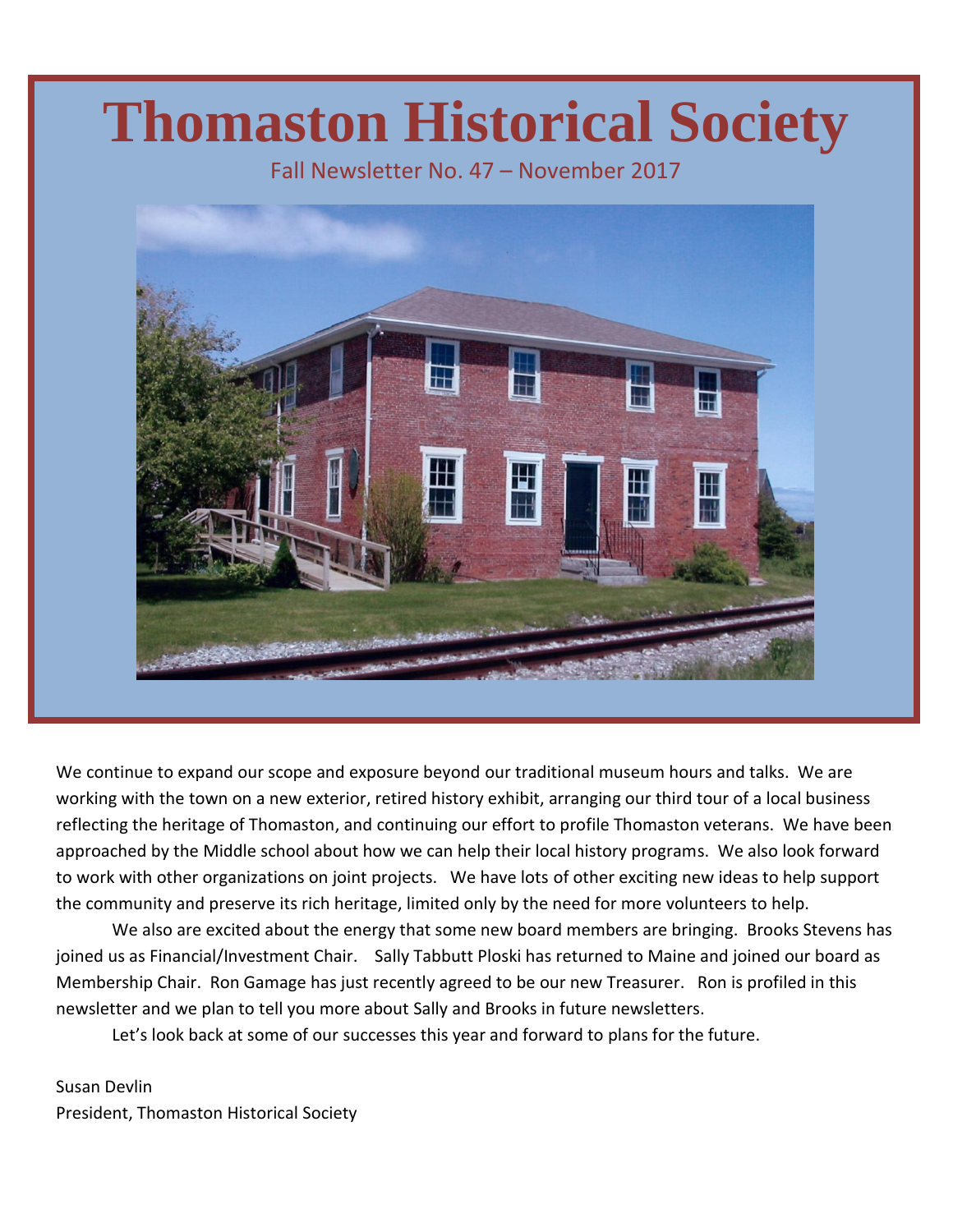# **Last Event of 2017 - Home for the Holidays on December 8th and 9 th**

This year we will be celebrating our 11th Home for the Holidays fundraiser at the home of Adrienne Burger on 48 Green Street in Thomaston. This beautiful Greek Revival home, known as the Morton Lermond House, was built circa 1847 by Thomaston shipwright/carpenter Albert Morton and/or Charles Lermond. Some of its unique features include dual front entrances, dual front rooms, dual staircases and dual master bedrooms!

This annual event opens on Friday, December 8 with a wine reception that includes live music by the Teacups, a Live Auction that will be called by Bruce Gamage and a representative from Thomaston Place Auction Galleries as well as a Silent Auction that is available to house guests on both Friday and Saturday.

The house is open for touring on Saturday between the hours of 10 AM and 3 PM. Gala tickets are \$20 for non-members and \$18 for members and are limited to 100 for Friday evening. Tickets for just Saturday are \$10 for non-members and \$8 for



members and are unlimited. Friday night tickets are good for both days. For more information contact Mimi Zwick at 354-7029.

Mimi Zwick, Chair of House/Garden Tours

#### **Saluting Thomaston Veterans**

For the past few years we have been profiling Thomaston citizens who went to war, first the Civil War and World War II. Our goal is to tell their personal stories

and to thank the men and women who served and their families for the sacrifices they made, whether volunteers or drafted. This year we started on the Korean and Vietnam.

On the evening of September  $12<sup>th</sup>$ , we told the stories of three who died serving in Korea or Vietnam: Tauno Brooks, whose plane was shot down in Korea in 1952; Sayward Hall, who was mortally wounded at Camp Holloway in Vietnam in 1965; and Arthur Elliot, killed when his River Boat Squadron was ambushed on the Vam Co Dong River in 1968. The memorable part of the evening was the stories that family and friends shared about each man.

We want to continue this project, expanding to cover the stories of veterans who served either during wartime or peacetime, but we need your help in identifying them.

We are also planning to have a pot-luck lunch or dinner reception near Veterans Day next year for veterans and their family. This is going to be a joint effort with other organizations. If you have ideas or want to help, perhaps by just bringing a covered dish and joining us, let us know.



Sayward Hall



Tauno Brooks



Arthur "Jack" Elliot

Susan Devlin and Sally Ploski, Veteran Reception Chairs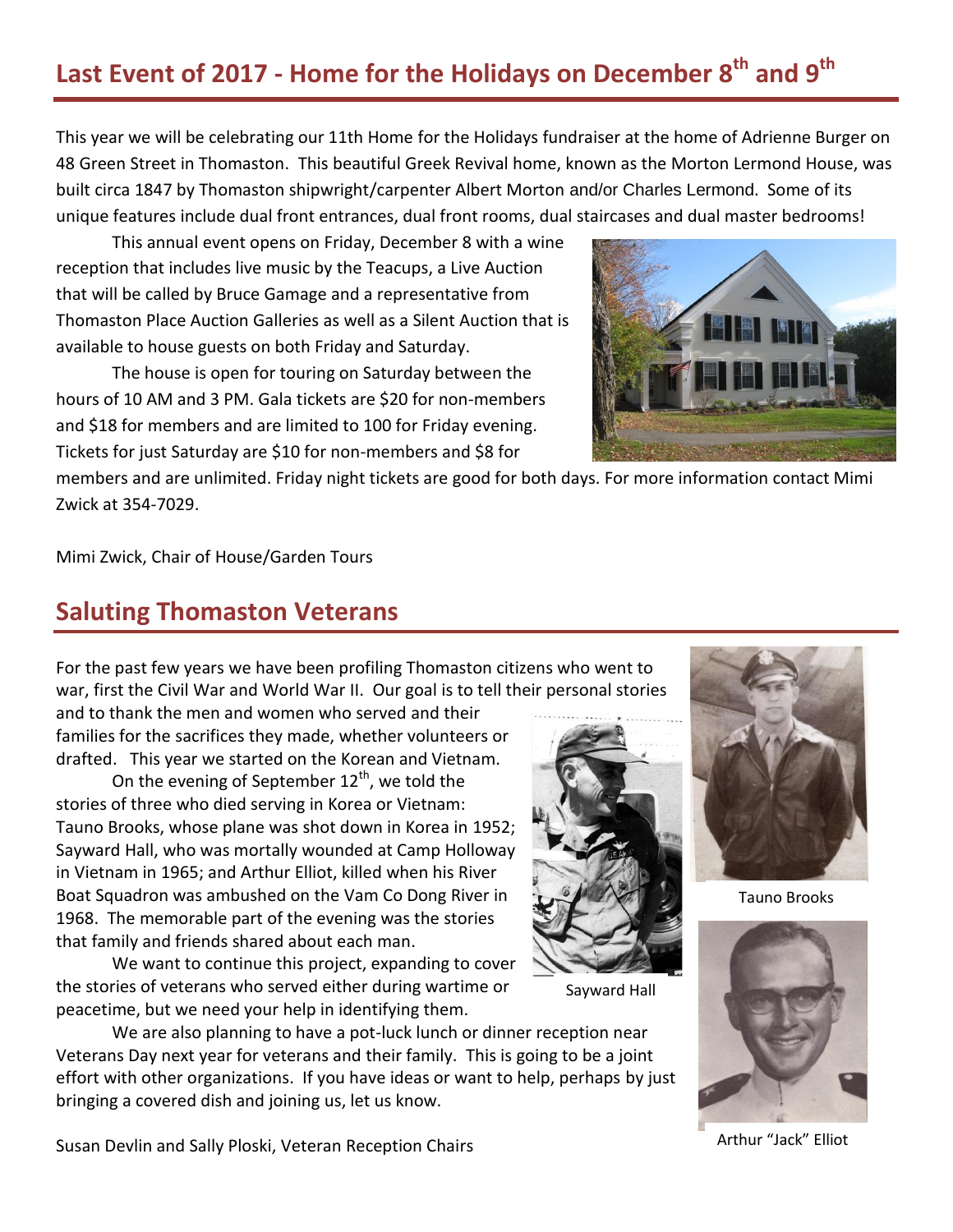## *First Garden Tour Was Tremendous Success – And a Lot of Fun*

Our first Summer Gardens Tour and High Tea took place on Saturday, July 8, 2017 from 1-4 PM. Registration for the event began at Patricia Hubbard's home with 60 people participating in the tour of six Thomaston

gardens. Maps were provided with the names and locations of the area gardens, each of which had at least one representative of the Thomaston Historical Society to meet and greet attendees. The gardens featured for this inaugural event were owned by Patricia Hubbard, Shirley Barlow, Benie and Bill Colvin, Susan and Frank Devlin, Margie and Sumner Kinney, and Roxanne Welles. A High Tea was available for all attendees during the event at Patricia Hubbard's home as well as a raffle for various gift baskets and floral donations. We look forward to showcasing more Thomaston gardens as our summer fundraiser in 2020.



Mimi Zwick, Chair of House/Garden Tour

### *Dragon Tour Was a Sell Out*

On August 21<sup>st</sup>, 30 people had the opportunity to tour the Dragon Cement Plant. The August 21<sup>st</sup> tour sold out quickly and our waiting list was long. Dragon was kind enough to repeat the day again on October 4th.

What an experience! The guide took us under Route 1 to see the quarry which is 400 feet deep thus far. You could not even see the bottom of the quarry it is so deep. We went to the 9th story of in the tower used for processing the stone to lime and saw a phenomenal aerial view of Dragon and the surrounding area. We also saw the control room where the process is monitored 24/7.



Sincere thanks to Mark Curtis and Ray DeGrass for opening up Dragon for us, for sharing details about production and answering all our questions. What a wonderful member of our community this company is!

Ursula Kruse-Vaucienne, Tour Coordinator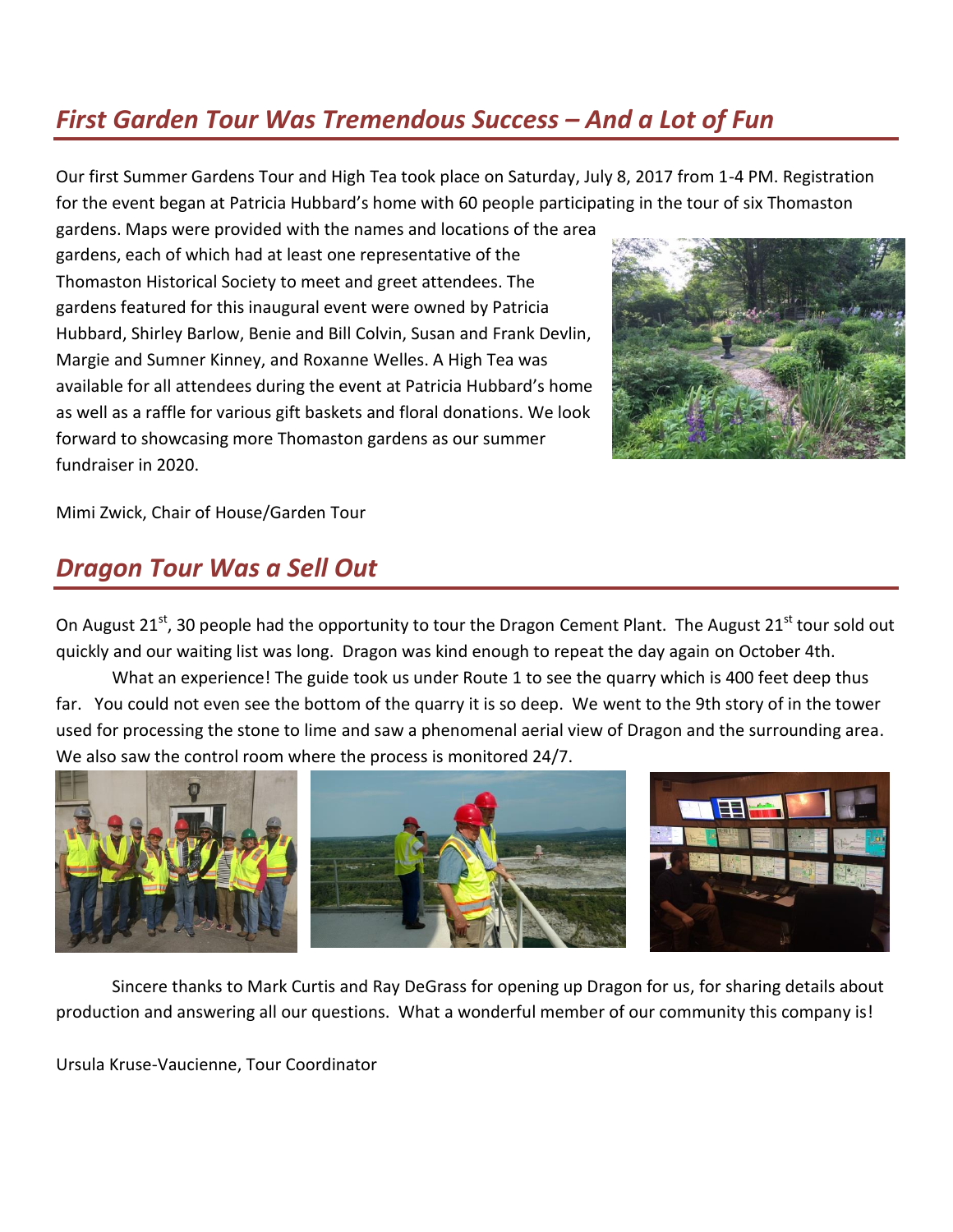## *Early Thomaston Potters*

Many early towns in Maine had their own potter to keep up with local demands. Benjamin Clark, who manufactured plates and other common brownware, was Thomaston's first successful earthenware potter of record. He built a one-story house in the vicinity of Dr. Ludwig at 4 Main Street Mall from where he carried on a good business. He married Elizabeth (Betsey) Perkins Brown in 1797. He died within a few years and his wife remarried Deacon Charles Bradford from Plymouth, MA in 1802, who assumed the pottery business at the same location. Around 1819, the entire family moved to Ohio.

Tarbox of Biddeford, ME assumed Bradford's pottery business, building four additional kilns. Another potter by the name of Nathan Sellea came about the same time, and the two may have set up business together since their wives were sisters. Sellea died of consumption soon after his arrival.

James Tarbox moved to a few lots above the Green Street School, where his pottery business adjoined his house. His wife, Elizabeth Wormell, died in 1845, but he continued making bean pots and flower pots for another 30 years. The final listing for Tarbox pottery in the Maine Business Directory was in 1874-75. By then tinware was popular, leaving little demand for pottery.

The Tarbox house was torn down in 1884 and Mr. Tarbox died at age 90 three years later, at the time being the oldest citizen of Thomaston.



It is assumed the Tarbox pottery style was similar to that of John Auld with whom he studied. The Historical Society is very fortunate to have a surviving large brownware jug in its collection. If anyone knows the existence of other pottery pieces by him, we would be very interested in obtaining a photo.

Peggy McCrea, Historian

## *Remembering Bradley Beckett – Teacher & Thomaston Historian*

Some of you may have had known Brad Beckett as your grammar school teacher or as a teacher for your children. He wrote the book "A History of Thomaston, Maine for Young Readers" (1994). He lost his battle with cancer just fifteen years ago this December.

His family donated over 40 copies of his book to the museum and we are working with the schools to plan a way to use these books and to celebrate the life of Brad Beckett. One idea is to create with the Middle School a Thomaston Historic Timeline with pictures and text that could run down one of the halls of the Lura Libby School after the building is converted to the town administrative building. Below the timeline would be murals from the Grammar School. Whether it is this project or the Then and Now study that may be created as part of the Local History Program, we will need some seed money.

Those who donate more than 10 dollars to the "Bradley Becket Local History Fund" will receive a copy of the book as long as the supply lasts. To make a donation, send a check made out to the Thomaston Historical Society, noting it is for this fund, and mail it to PO Box 384, Thomaston, ME 04861. We will keep all donors on a mailing list to keep you apprised of the project.

Susan Devlin, President and Curator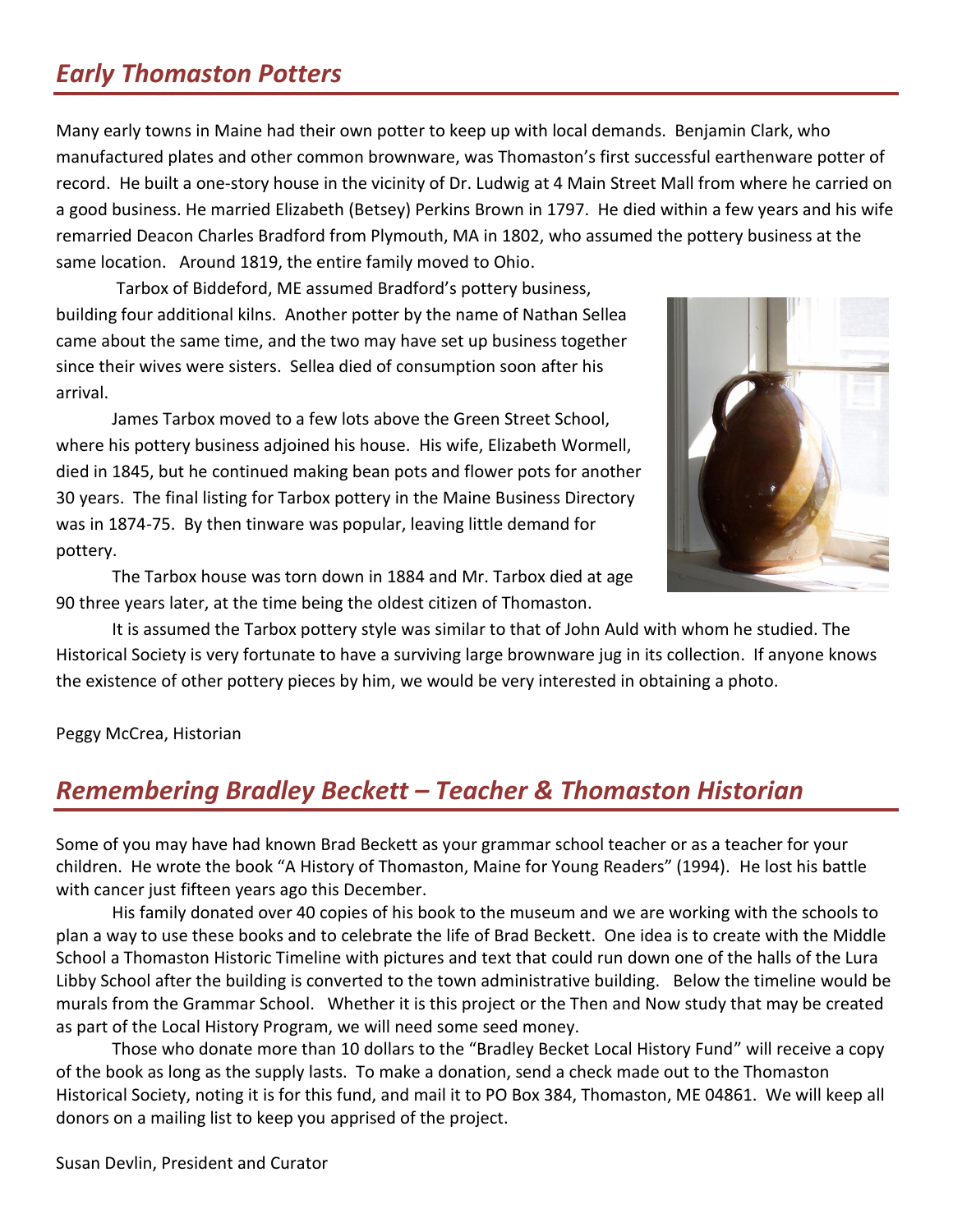# *Help Us Keep Our History Alive by Helping With One of These Projects*

Here are some other ways you can help us expand our reach:

- *Tech Design/Support for Smartphone Walking Tours* We need the technical know-how to transform Peggy McCrea's history of different streets into walking tours, cemetery tours, or water- front tours. We need someone who has the technical know-how to help us jump start this project
- *Saluting Our Veterans* Help us interview veterans or even just identify veterans to be interviewed to preserve their profiles… Or help us plan/implement the Salute to Veterans event next fall. Are you interested in helping us identify veterans to invite, putting a slide show together of veteran pictures, preparing dishes or helping coordinate the buffet?
- **•** Cemetery Cleaning/Restoration or Sponsor a Grave We are planning with the Thomaston Cemetery Committee a four day workshop next summer to jump start more cemetery restoration. Consider signing up as a student, making a donation to cover the cost or sponsoring the restoration/*maintenance* of a gravesite.
- Making Electronic Displays Several of our projects tell stories through pictures, such as 20<sup>th</sup> century boat builders, veteran profiles, and stories of growing up in Thomaston. These would be best presented electronically and would allow us to expand our museum within the space we have. We need computer savvy individuals to help start this project or those interested in learning as we go.

### *New Donations Expand Our Knowledge and Raise New Questions*

Recent additions to our collection include the following:

- Draft of "Sticky Boy" by Eric Lundin never published) from Ervin Koenig
- Minutes of Thomaston branch of Red Cross (1917-1928) from Ervin Koenig
- Book: Historic Maps of Maine from Muffy Cabot
- 1927 photo of Thomaston Basketball Team from Robert Watts
- Book: The Gilchrest Papers by Renny Stackpole (purchased for our library)
- Old deeds to the Tilson Property on Old County Road from Stephen Darney
- Old Sea Breezes & photo of J. Hinch from Mike Mayo
- WW II V-Mail Letter Sheets from Kay Sylvester
- Glass Plate negatives of the Smith House on School Street from Jane Carr
- Collection about the Kirkpatricks, including Herbert (founded Thomaston Concert Band circa 1914) and Adele (telephone operator, with switchboard in their home) — from Stephen & Emily Lilienthal

Work continues on protecting and cataloging of our collection usung PastPerfect museum management software. We desperately need volunteers.

Susan Devlin, President and Curator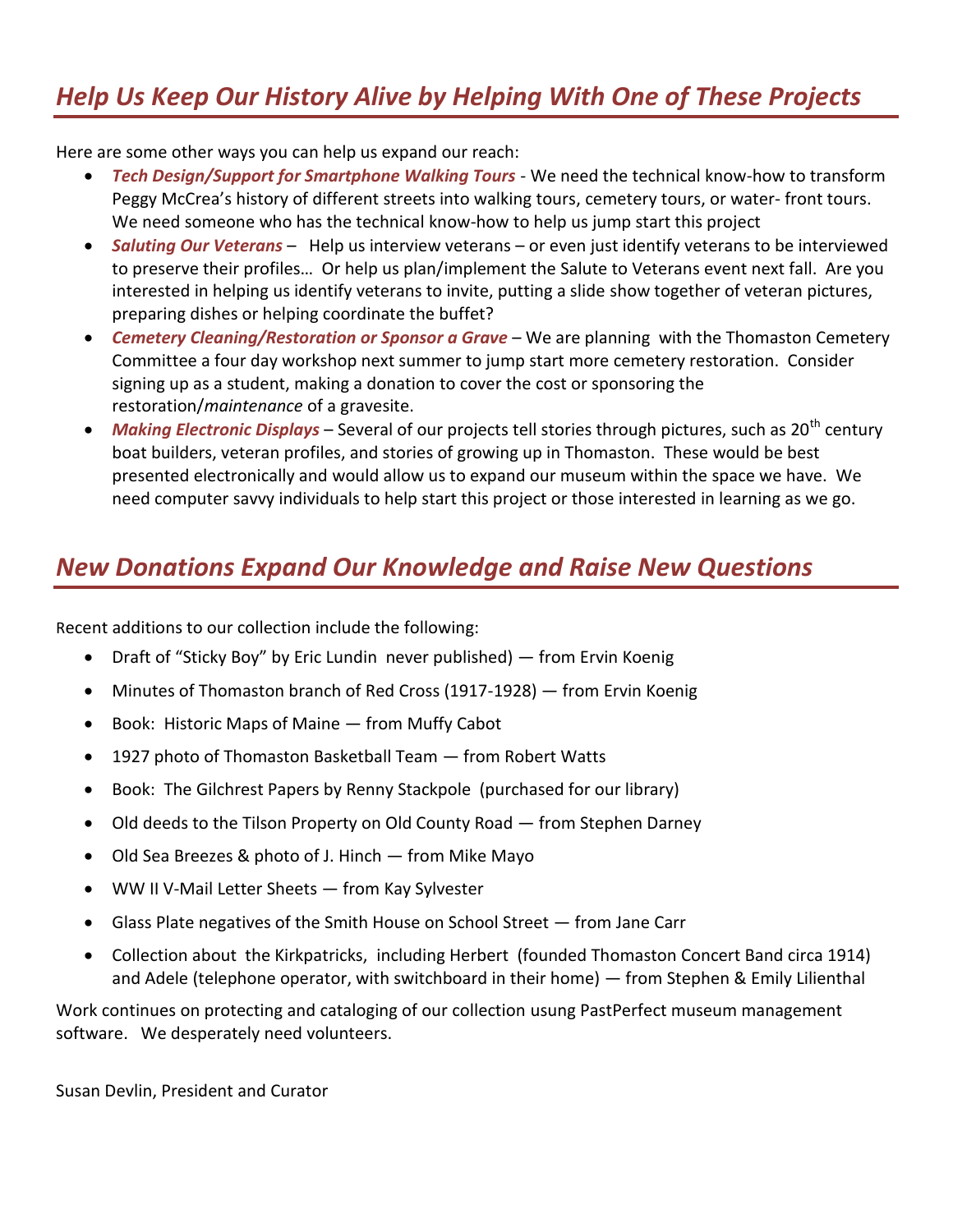## *Knox Farmhouse Restoration Starts May 2018*

As reported in the last two newsletters, our number one restoration issue is water remediation to protect the foundation of the Knox Farmhouse Museum. In order to complete the drainage project and new wheel-chair ramp, we need to raise \$62,400. We have received two grants to cover half -- \$15,000 from the Davis Foundation and \$15,000 from the Belvedere Fund of the Maine Community Foundation. Selling a painting that has been housed permanently at the Farnsworth for us will cover the rest of this first stage of the restoration. Steve Josephs, our contractor for the drainage project, expects to break ground in May.

We are currently getting estimates for replacing our furnace (on its last legs), the gutters, and replacing the flooring in the archival room where moisture has penetrated through. So, Stage 2 will be started immediately after the moisture abatement project is complete – no time to relax.

Bill Eberle, Farmhouse Restoration Chair

#### *Meet Our New Treasurer – Ron Gamage*

Help us welcome aboard Ron Gamage to the Historical Society Board!

Being an "almost" mid-coast Maine native (born in New York) he is proud of his coming from a well-known shipbuilding family with many generations being of that craft. He grew up in Rockland and Owls Head and graduated from Rockland District High School in 1975. After working in the retail service for a few years, he received his Maine Real Estate Brokers license and went on to practice real estate for 15 years locally. As luck would have, it one of his clients called one day to say that he was ready to sell his convenience store that Ron had sold him a few years earlier. Always having the retail "bug" in his system, Ron told his client that he himself might be interested. Ron, his wife Jackie, and lots of dedicated employees ran the Waterfront Market on Wadsworth Street for many years.

To replace the bridge going over the St. George River it was required that the store would need to be razed to make that happen. The State of Maine purchased the property and Ron and his wife were out to see what life had in store for them next. His wife runs a hotel in Camden and Ron works for Hall Funeral Homes managing the Thomaston office.

They have two children: a son who lives and works in Union and a daughter who teaches school in Charleston, South Carolina. Ron and his wife are also proud parents of two "four legged" children – two year old "Parmchees" named Abby and Gracey who vie for their attention – and usually get it!

Ron has served on many town committees throughout his 30+ years of living in Thomaston. He currently sits on the R.S.U 13 School Board representing Thomaston and has been treasurer of the Orient Lodge of Masons in Thomaston for many years. Ron is looking forward to working with the Thomaston Historical Society as its new treasurer.

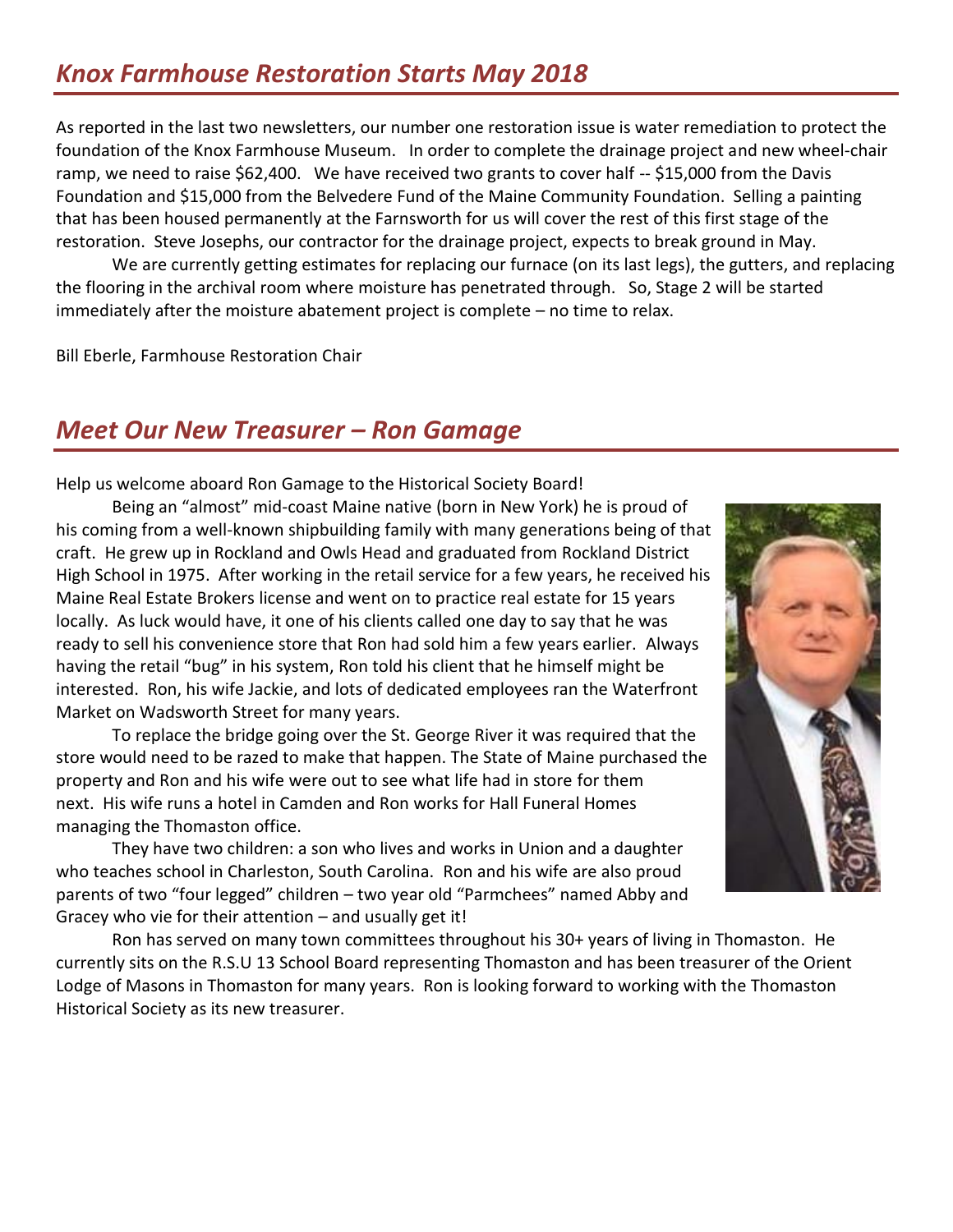## *2018 Program Schedule – Talks Moving to Watts Hall*

Our talks have been increasingly popular with three last summer packing the museum. To better accommodate all who are interested, we are moving our talks to Watts Hall. This will also allow us to expand our exhibit space on the first floor of the museum.

Thus, all programs will be at Watts Hall unless otherwise indicated. Refreshments and socializing starts at 7:00 PM and the programs begin promptly at 7:30 PM.

**Tues. May 8th – Green Street Touchstones.** Historian Peggy McCrea will guide us on a virtual tour of Green Street and talk about the houses and people who lived in them.

**Sat. June 16th – Summer House Tour 1-4 PM.** The tour is of 14 Elliot Street, a beautiful Federal home build in 1845 that overlooks the harbor and has lovely gardens. An outdoor tea and raffle baskets will be available.

**Tues. June 19th – In Defense of Henry Knox.** Dr. Bill McCarriston seeks to exonerate Major General Henry Knox's indictments by several authors through his research from the Archives of the Commonwealth of Mass. and elsewhere. He will discuss this research which is based on his monograph.

**Sat. July 21th - General Henry Knox Memorial Service.** This 10:30 A.M. service honors Revolutionary War General Henry Knox, who was also the first Secretary of War. It takes place at the gravesite in the Thomaston Town Cemetery off Erin Street. A reception follows on the Knox Museum grounds.

**Tues. Aug. 14th – Stonewalling in Maine**. Kevin Curtin, Ph.D. will talk about his research on stone walls in New England and the famous impoundment structures in Maine and who built them.

**Aug. Date TBD – Brooks Trap Mill Tour.** We are still finalizing the arrangements with Julie Brooks.

**Tues. Sept. 11th – Thatcher Street Archaeological Dig Update.** Harbour Mitchell, Archaeologist, will talk about the process and the findings from the June 2017 dig we sponsored.

**Tues. Oct. 9th – Heirloom Apples**. Our speaker will be John Bunker, the author of "Not Far From the Tree", a brief history of the apples and orchards of Palermo, Maine. He also established the Maine Heritage Orchard in Unity, home to 300 historic pears and apples.

**Fri. /Sat. Dec. 7-8th – Home for the Holidays House Tour.** The house featured will have a Friday reception from 5 to 7 PM with wine and hors d'oeuvres, live music, and a small live auction. The tour and silent auction continue on Saturday between 10 AM and 3 PM. Reservations are needed for the Friday night event and tickets may be purchased at the door on Saturday.

**Nov. Date TBD – Saluting our Veterans.** Reception and potluck buffet for all veterans and their families.

Aleta Kilborn, Program Chair